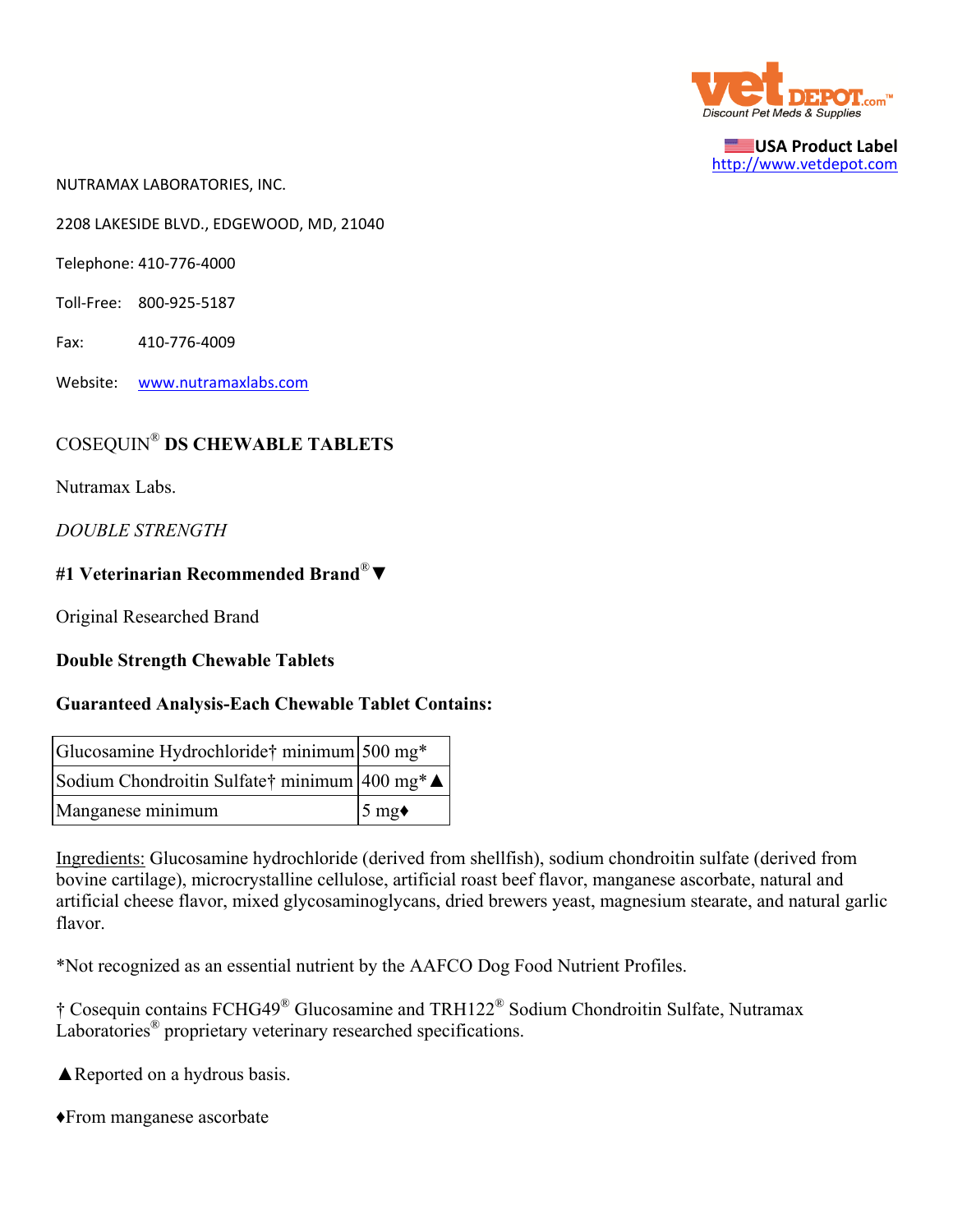Store in a cool, dry area out of direct sunlight. Keep lid tightly secured to ensure freshness. Keep bottle out of the reach of children.

This bottle contains (1) non-toxic desiccant to help preserve freshness and ensure the shelf life of the product.

▼Source: Surveys conducted in November 2009 of small animal veterinarians who recommended oral joint health supplements.

Cosequin®DS is a product of Nutramax Laboratories.®

## **Administration as a supplement for dogs**

The recommended initial administration period is four to six weeks; however, some dogs may respond in a shorter period of time. The number of Cosequin®DS chewable tablets may then be reduced to the maintenance level. The chewable tablets may be fed directly or crumbled and mixed with food. Ask your veterinarian about 250-count size, Cosequin's best value. Visit cosequin.com.

|               | <b>NUMBER OF TABLETS</b>                                                   |                      |  |
|---------------|----------------------------------------------------------------------------|----------------------|--|
|               | Dog's Weight Initial 4 to 6 Week Administration Period Maintenance Level ▲ |                      |  |
| $10-24$ lbs.* | 1 daily                                                                    | $1/2$ daily          |  |
|               | $(1/2)$ in the morning & $1/2$ in the evening)                             | (tablets are scored) |  |
|               | *(under 10 lbs, $1/2$ daily)                                               |                      |  |
| $25-49$ lbs.  | 2 daily                                                                    | 1 daily              |  |
|               | (1 in the morning $& 1$ in the evening)                                    |                      |  |
| 50-100 lbs.   | 3 daily                                                                    | $1-2$ daily          |  |
|               | $(2 \text{ in the morning } \& 1 \text{ in the evening})$                  |                      |  |
| Over 100 lbs. | 4 daily                                                                    | 2 daily              |  |
|               | $(2 \text{ in the morning } \& 2 \text{ in the evening})$                  |                      |  |

▲ Once consistent improvement has been seen, these maintenance levels may be reduced to an every other day administration. The maintenance level can also be used long-term on healthy dogs to help support their joints.

U.S. Patent No. 5,587,363

## **NUTRAMAX LABORATORIES, INC.**, Edgewood, MD 21040

nutramaxlabs.com

1-800-925-5187

| 132 Double Strength Chewable Tablets 00-1145-00 |  |
|-------------------------------------------------|--|
| 250 Double Strength Chewable Tablets 00-1008-07 |  |
| 650 Double Strength Chewable Tablets 00-1018-04 |  |